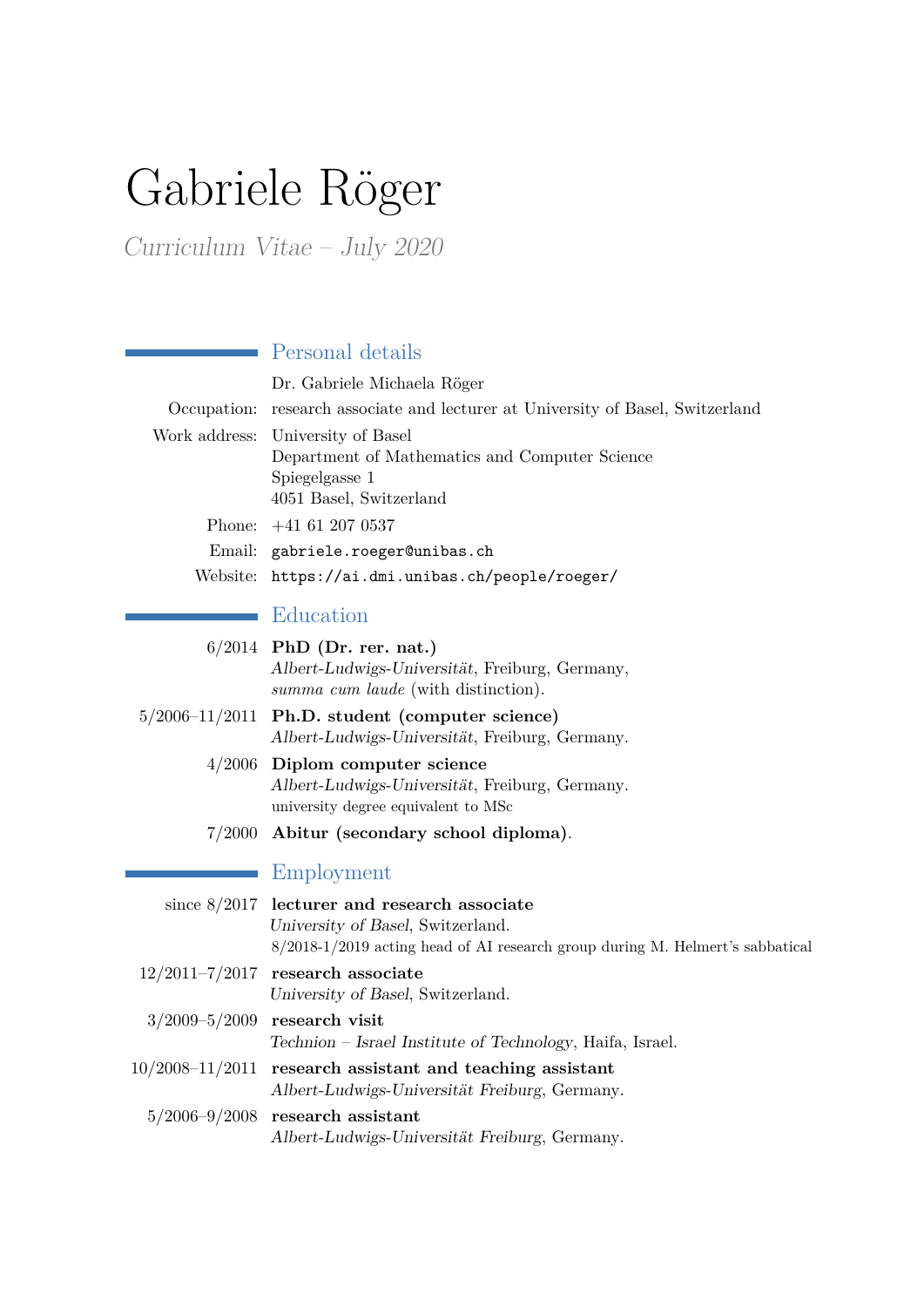# **Awards and honors**

|        | 5/2020 SoCS 2020 Best Paper Award for the paper                                                               |
|--------|---------------------------------------------------------------------------------------------------------------|
|        | "An Atom-Centric Perspective on Stubborn Sets",                                                               |
|        | SoCS 2020, held virtually.                                                                                    |
|        | with Malte Helmert, Jendrik Seipp, and Silvan Sievers;                                                        |
|        | best of 45 submissions                                                                                        |
| 7/2019 | ICAPS 2019 Best Paper Award for the paper                                                                     |
|        | "Lagrangian Decomposition for Optimal Cost Partitioning",                                                     |
|        | ICAPS 2019, Berkeley, CA, USA.                                                                                |
|        | with Florian Pommerening, Malte Helmert, Hadrien Cambazard,<br>Louis-Martin Rousseau, and Domenico Salvagnin; |
|        | best among 135 submissions to the main track                                                                  |
| 6/2018 | Winner Deterministic Sequential Satisficing Track                                                             |
|        | for the planning system "Fast Downward Stonesoup 2018",                                                       |
|        | 9th International Planning Competition,                                                                       |
|        | at ICAPS 2018, Delft, The Netherlands.                                                                        |
|        | with Jendrik Seipp                                                                                            |
| 6/2018 | Winner Deterministic Sequential Cost-bounded Track                                                            |
|        | for the planning system "Fast Downward Stonesoup 2018",                                                       |
|        | 9th International Planning Competition,                                                                       |
|        | at ICAPS 2018, Delft, The Netherlands.                                                                        |
|        | with Jendrik Seipp                                                                                            |
| 6/2017 | ICAPS 2017 Best Student Paper Award for the paper                                                             |
|        | "Unsolvability Certificates for Classical Planning",                                                          |
|        | ICAPS 2017, Pittsburgh, USA.                                                                                  |
|        | with Salomé Eriksson and Malte Helmert                                                                        |
| 6/2016 | <b>ICAPS Best Dissertation Award</b>                                                                          |
|        | ICAPS 2016, London, UK.                                                                                       |
| 1/2015 | AAAI 2015 Outstanding Paper Award for the paper                                                               |
|        | "From Non-Negative to General Operator Cost Partitioning",                                                    |
|        | AAAI 2015, Austin, Texas, USA.                                                                                |
|        | with Florian Pommerening, Malte Helmert, and Jendrik Seipp;                                                   |
|        | best among 1991 submissions                                                                                   |
|        | 6/2014 ICAPS 2014 Outstanding Paper Award for the paper                                                       |
|        | "LP-based Heuristics for Cost-optimal Planning",                                                              |
|        | ICAPS 2014, Portsmouth, New Hampshire, USA.                                                                   |
|        | with Florian Pommerening, Malte Helmert and Blai Bonet;                                                       |
|        | best among 164 submissions                                                                                    |
| 7/2013 | <b>Outstanding PC Member Award,</b>                                                                           |
|        | AAAI 2013, Bellevue, Washington, USA.                                                                         |
| 6/2011 | <b>Sequential Optimization Award</b>                                                                          |
|        | for the planning system "Fast Downward Stone Soup",                                                           |
|        | 7th International Planning Competition,                                                                       |
|        | at ICAPS 2011, Freiburg, Germany.                                                                             |
|        | with Malte Helmert, Erez Karpas and Jendrik Seipp                                                             |
|        |                                                                                                               |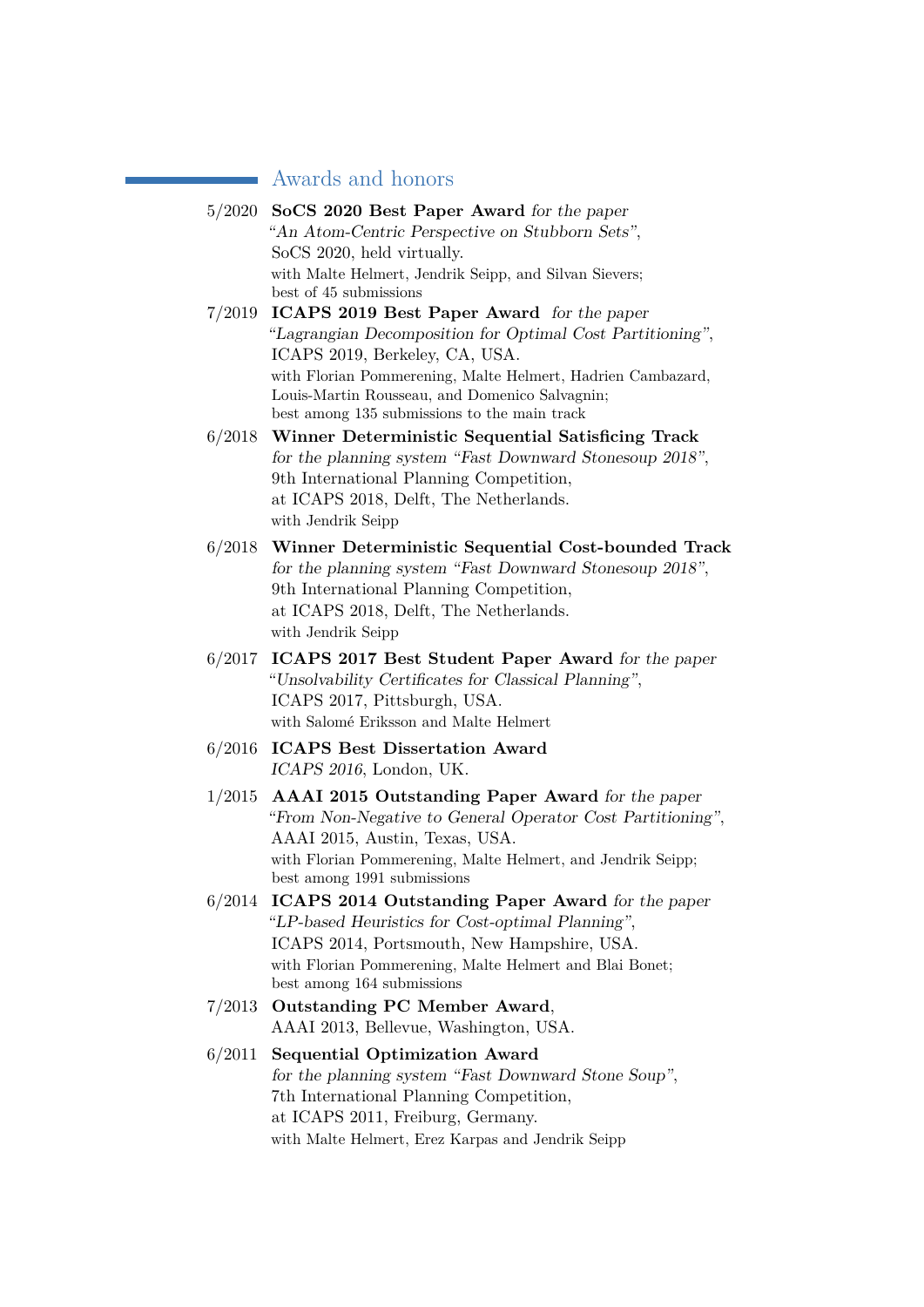## 6/2011 **Sequential Satisficing Award** for the planning system "LAMA 2011", 7th International Planning Competition, at ICAPS 2011, Freiburg, Germany. with Silvia Richter, Matthias Westphal and Malte Helmert

## 6/2011 **Sequential Satisficing Runner-Up Award** for the planning system "Fast Downward Stone Soup", 7th International Planning Competition, at ICAPS 2011, Freiburg, Germany. with Malte Helmert, Erez Karpas, Silvia Richter and Jendrik Seipp

- 9/2008 **Temporal Satisficing Runner-Up Award** for the planning system "Temporal Fast Downward", 7th International Planning Competition, at ICAPS 2011, Freiburg, Germany. with Patrick Eyerich and Robert Mattmüller
- 7/2008 **Outstanding Paper Award** for the paper "How Good is Almost Perfect?", AAAI 2008, Chicago, Illinois, USA. with Malte Helmert; of 937 submissions two received an award
- 12/2006 **Lehrpreis des Landes Baden-Württemberg (state teaching award)** for the "Sommercampus" event. as a co-organizer

# Scientific publications

The list of my publications (h-index 15) is available online at  $https://ai.dmi.unibas.ch/$ [people/roeger/index.html](https://ai.dmi.unibas.ch/people/roeger/index.html).

# **Teaching and supervision**

I had 90 hours didactic/pedagogic training for the didactic certificate of the German state of Baden-Württemberg.

## Teaching experience: as lecturer

- { **Algorithmen und Datenstrukturen** at University of Basel.
	- **-** Spring 2018, 2019, and 2020 jointly with Marcel Lüthi
- { **Theoretical Computer Science** at University of Basel.
	- **-** Spring 2018, 2019, and 2020 as sole lecturer
	- **-** Spring 2014, 2015, and 2016 jointly with Malte Helmert
- { **Planning and Optimization** at University of Basel.
	- **-** Fall 2018 jointly with Thomas Keller
	- **-** Fall 2016 and 2017 jointly with Malte Helmert
- { **Foundations of Artificial Intelligence** at University of Basel.
	- **-** Spring 2017 jointly with Malte Helmert

## Teaching experience: seminars and projects

This list only includes seminars where I was also responsible for design and organization. Seminars where I only supervised students are omitted.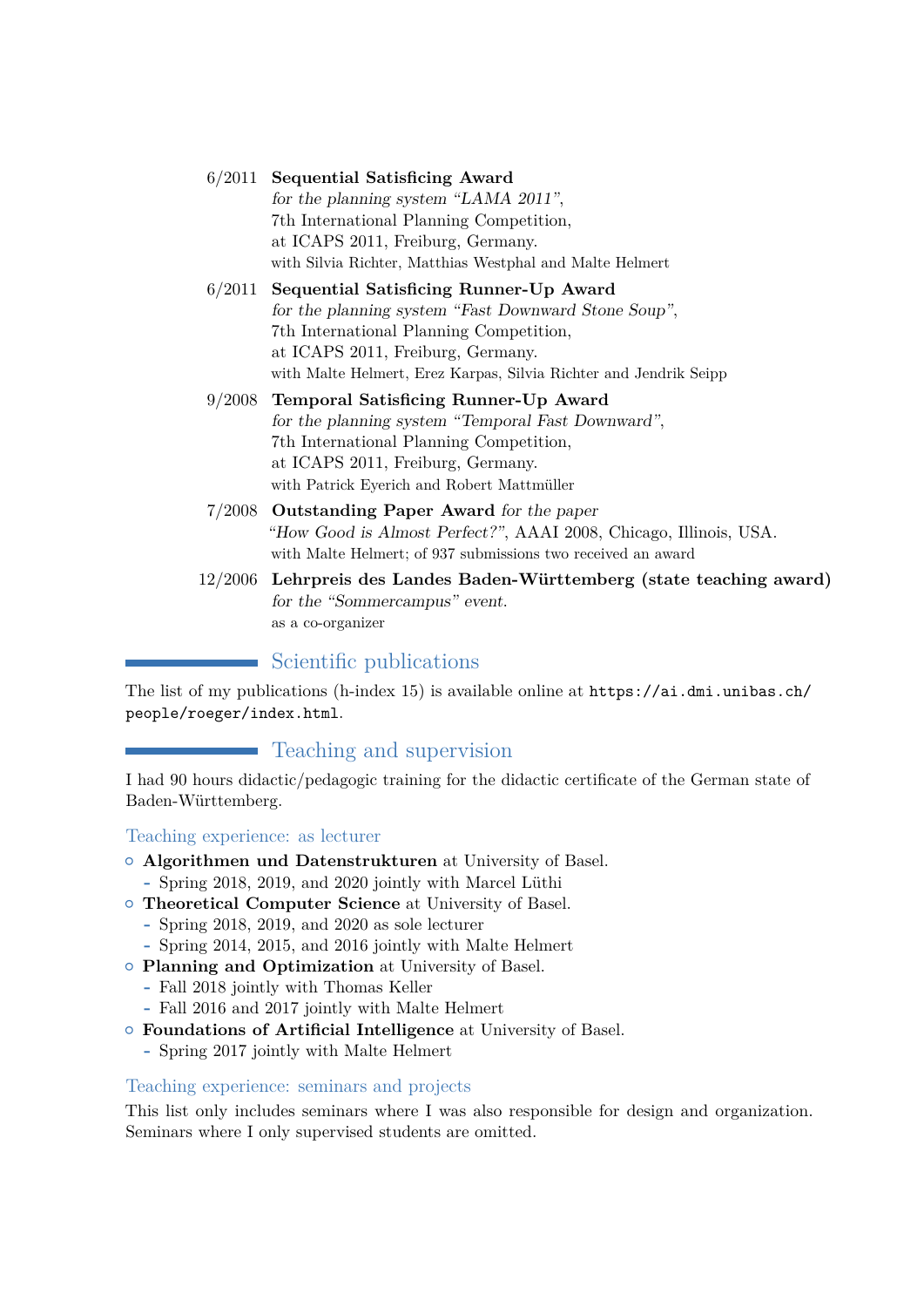- { **Seminar and Project "Graphenalgorithmen"** at University of Basel. Fall 2018 (with Florian Pommerening)
- { **Seminar and Project "Recreational Computer Science from Langton's Ant to Turing's Subway"** at University of Basel. Fall 2017 (with Malte Helmert)
- { **Seminar and Project on Search and Optimization (Constraint Processing)** at University of Basel. Fall 2014
- { **Seminar and Project on the Design of an AI Practical Lesson** at University of Freiburg. Winter 2010/2011

Teaching experience: supervised Master's theses

- { Anonymous, **Unsolvability Proofs with Non-Linear Merge-and-Shrink Heuristics**. University of Basel, March 2019 (with Salomé Eriksson)
- { Marvin Buff, **NBS Applied to Planning**. University of Basel, February 2019 (with Cedric Geissmann)
- { Simon Wallny, **Using Value Abstraction for Optimal Multi-Agent Pathfinding with Increasing Cost Tree Search**. University of Basel, April 2018
- { Lukas Beck, **A Case Study on the Search Topology of Greedy Best-First Search**. University of Basel, May 2014
- { Salomé Simon, **A General LTL Framework for Describing Control Knowledge in Classical Planning**.
	- University of Basel, March 2014
- { Lorenzo Luisoni, **Efficient Landmark Generation using Relaxed Planning**. University of Basel, October 2013
- { Gabriel Duss, **Computation of** *h* <sup>+</sup> **with Factored Planning**. University of Basel, July 2013
- { Patrick Mächler, **Pebbles in Motion Polynomial Algorithms for Multi-Agent Path Planning Problems**.

University of Basel, August 2012

Teaching experience: supervised Bachelor's theses

- { Gian-Andrea Wetten, **Combining Novelty-Guided and Bounded Suboptimal Search**. University of Basel, July 2017
- { Samuel Hugger, **Landmark-based Meta Best-First Search**. University of Basel, June 2017
- { Raphael Imahorn, *P <sup>m</sup>***-Kompilierung von Planungsaufgaben im Fast-Downward-Planungssystem als alternative Berechnung der** *h <sup>m</sup>***-Heuristik**. University of Basel, January 2016
- { Patrik Dürrenberger, **Solving the Traveling Tournament Problem with Heuristic Search**.

University of Basel, February 2015

- { Manuela Lütolf, **A Learning AI for the game Risk using the TD(***λ***)-Algorithm**. University of Basel, June 2013
- { Lukas Beck, **Optimal Policies for the Canadian Traveler's Problem**. University of Basel, October 2012
- { Salomé Simon, **CSP- and SAT-based Inference Techniques Applied to Gnomine**.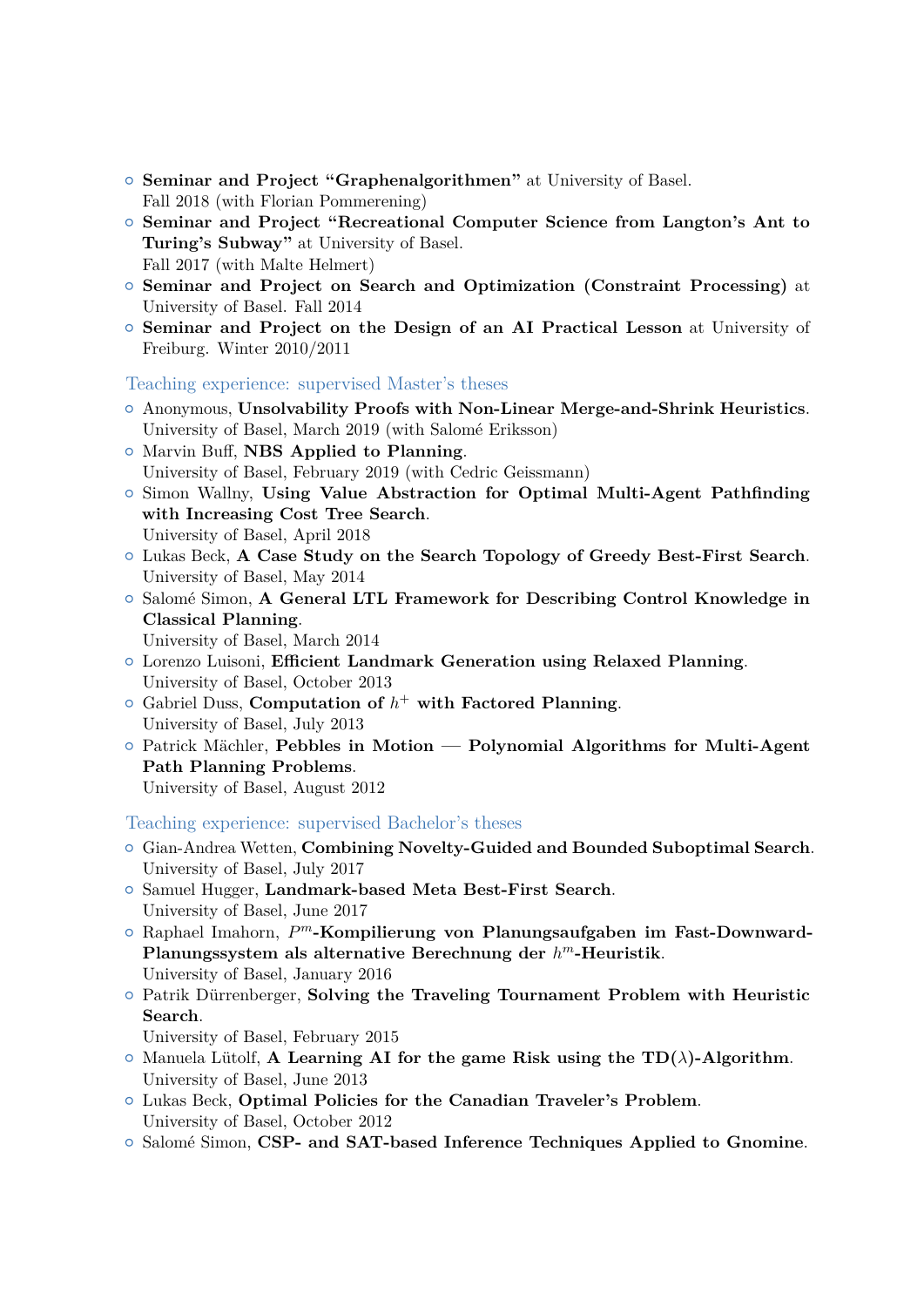University of Basel, July 2012

- { Simon Wang, **Construction of Pattern Database Heuristics Using Cost-Partitioning**. University of Basel, June 2012
- { Jonas Sternisko, **Influence of the Finite Domain Representation on the Performance of Planning Systems**. University of Freiburg, September 2009

### Teaching experience: supervised diploma theses

- { Hartmut Hanke, **Procedural Domain Control Knowledge for Temporal Planning**. University of Freiburg, October 2010
- { Matthias Exner, **Basic Action Theories with the same Expressive Power as ADL with Arithmetic Functions**. University of Freiburg, June 2007

Teaching experience: supervised semester theses and projects

- { Hagen Hübner, **External Search**. University of Basel, June 2015
- { Salomé Simon, **Vergleich der Qualität des Post-Hoc-Optimierungsheuristik mit der der Weighted Vertex-Cover-Heuristik auf dem 15-Puzzle**. University of Basel, July 2013
- { Yusra Alkhazraji, **Mutual Exclusion Invariant Synthesis for Planning Tasks**. University of Freiburg, October 2011
- { Patrick Eyerich, **Zu ADL gleichausdrucksstarke Basic-Action-Theorien im Situationskalkül**.

University of Freiburg, October 2010

## **Professional service**

#### Societies and scientific organizations

- { **International Conference on Automated Planning and Scheduling:** ICAPS president-elect (2020–2022), ICAPS secretary (2018–2020), Member of the ICAPS executive council (2018–2024) { **Symposium on Combinatorial Search:**
- Member of the SoCS council (2013–2017)

Conference and summer school organization

- { **AAAI Conference on Artificial Intelligence**: Associate program chair for AAAI 2021 (co-chair Yan Liu)
- { **International Conference on Automated Planning and Scheduling**: Program chair for ICAPS 2018 (co-chair Sven Koenig), Workshop chair for ICAPS 2017 (co-chair Daniel Bryce) and 2020 (co-chair Christian Muise), Remote participation chair for ICAPS 2014 (co-chair Sara Bernardini), Local arrangement for ICAPS 2011
- { **Dagstuhl Workshop on Planning and Operations Research**: Organizer (co-organizers J. Christopher Beck, Daniele Maggazzeni, Willem-Jan Van Hoeve)
- { **ICAPS 2016 Summer School on Automated Planning and Scheduling**: